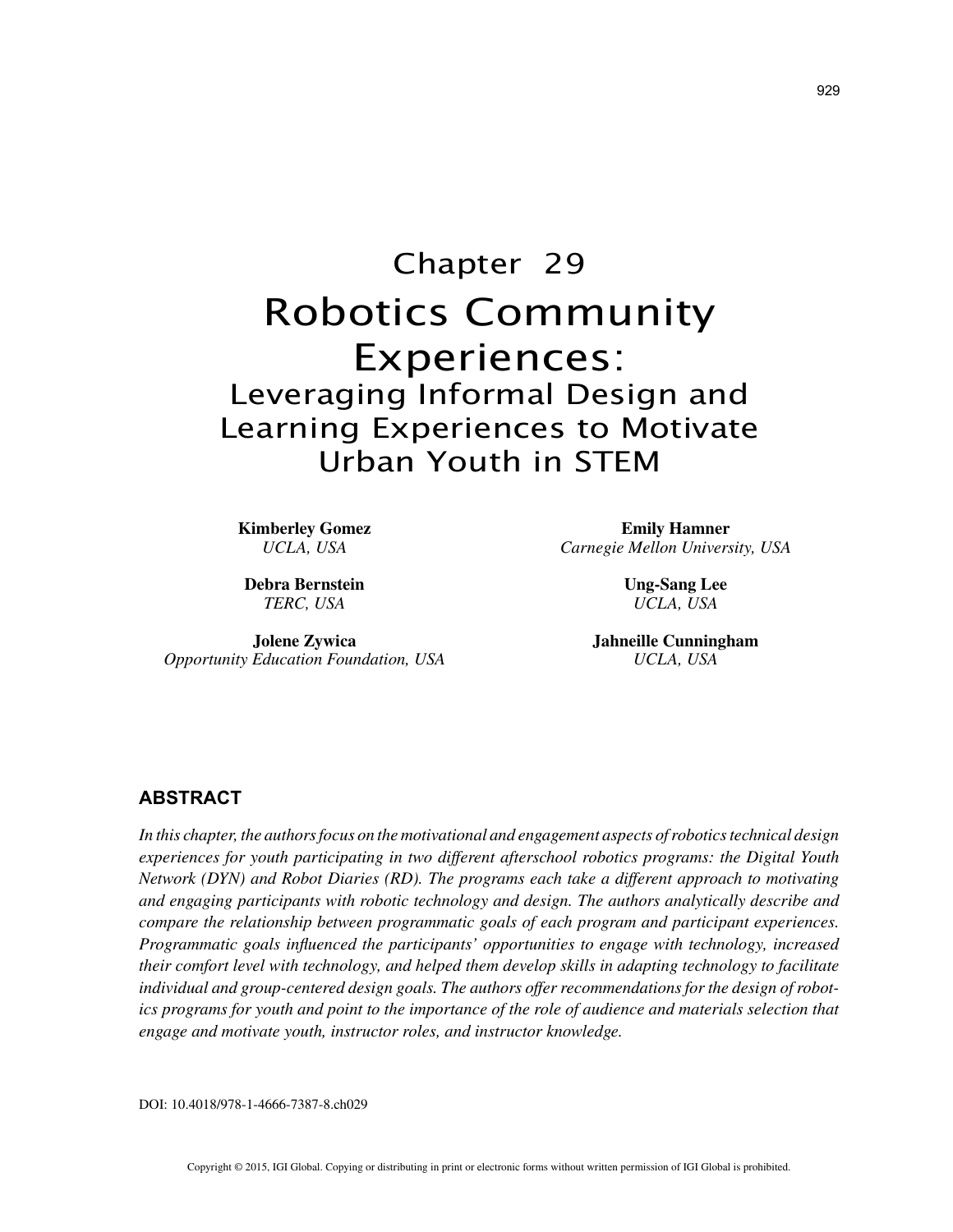# **INTRODUCTION**

Full and active participation in our society requires today's youth to be technologically and scientifically literate. Out-of-school activities, such as after-school robotics clubs and workshops, potentially provide an opportunity for youth to develop some of these necessary skills. Recent reports suggest that, unlike during the middle of the previous decade, when computer science enrollments at the university level were dropping (Vegso, 2005), computer science program enrollment has been improving (Zweben, 2011). With this in mind it seems critical to provide an opportunity for positive engagement in technology design to maintain this trend. However, even for those who for a variety of reasons choose not to enter a STEM career field, we suggest that participating in a robotics design experience can provide a set of knowledge and skills fundamental to the development of technological literacy (ITEA, 2000), including increasing the comfort level and use of technology as well as learning to adapt technology to facilitate goals.

This chapter will focus on youths' opportunities to engage in design through participation in two different robotics programs. Through an analytic comparison of these two programs, we offer insights on key features of robotics programs and how these features can support various programmatic goals, structures, and student opportunities.

Existing robotics programs differ on a number of dimensions, including venue, scope, duration, and pedagogical approach. While some programs focus on the acquisition of STEM knowledge and skills (e.g., Miller & Stein, 2000; Verner, Waks, & Kolberg, 1999), others facilitate more artistic goals such as personal or creative expression (e.g., Montemayor, Druin, & Hendler, 2000). The two programs considered in this chapter, the Digital Youth Network (DYN) and Robot Diaries (RD) each take a different approach to motivating and engaging participants with robotic technology and design. Both programs aim to provide young people with hands-on opportunities around robotic design, but they differ on a number of dimensions. The DYN uses the goal of a robotics competition to deeply engage participants in teamwork focused on engineering and programming challenges, while RD combines arts and engineering objectives, allowing participants to build individual, expressive robots that they then showcase for family and community members. Both programming contexts take seriously the notion that young, traditionally educationally underserved participants can, and should, have opportunities to learn about design and development within a supportive, mentored experience.

## **LITERATURE REVIEW**

Much has been written about the power of robotics training experiences to increase young people's exposure to science, technology, and mathematics and to increase conceptual knowledge (Hamner, Lauwers, Bernstein, et al., 2008; Resnick, Berg, & Eisenberg, 2000; Turback & Berg, 2002). The literature suggests that young people enjoy robotics activities and competitions, enjoy the collaboration with others, and become deeply engaged in design experiences (Bernstein, 2010; Morrison, 2006). What we offer in this chapter is an exploration of the value of robotics through a brief consideration of two examples of robotics experiences, both in informal contexts, but with different overarching aims – a team-based, robotics competition and a community-centered, robot building workshop. Our aim is to characterize these experiences and, through examining particular elements of the programs and drawing comparisons across the two, consider how, and why, robotics programs in K-12 settings can build habits of mind (educational as well as social) that are valued in formal as well as in informal learning contexts.